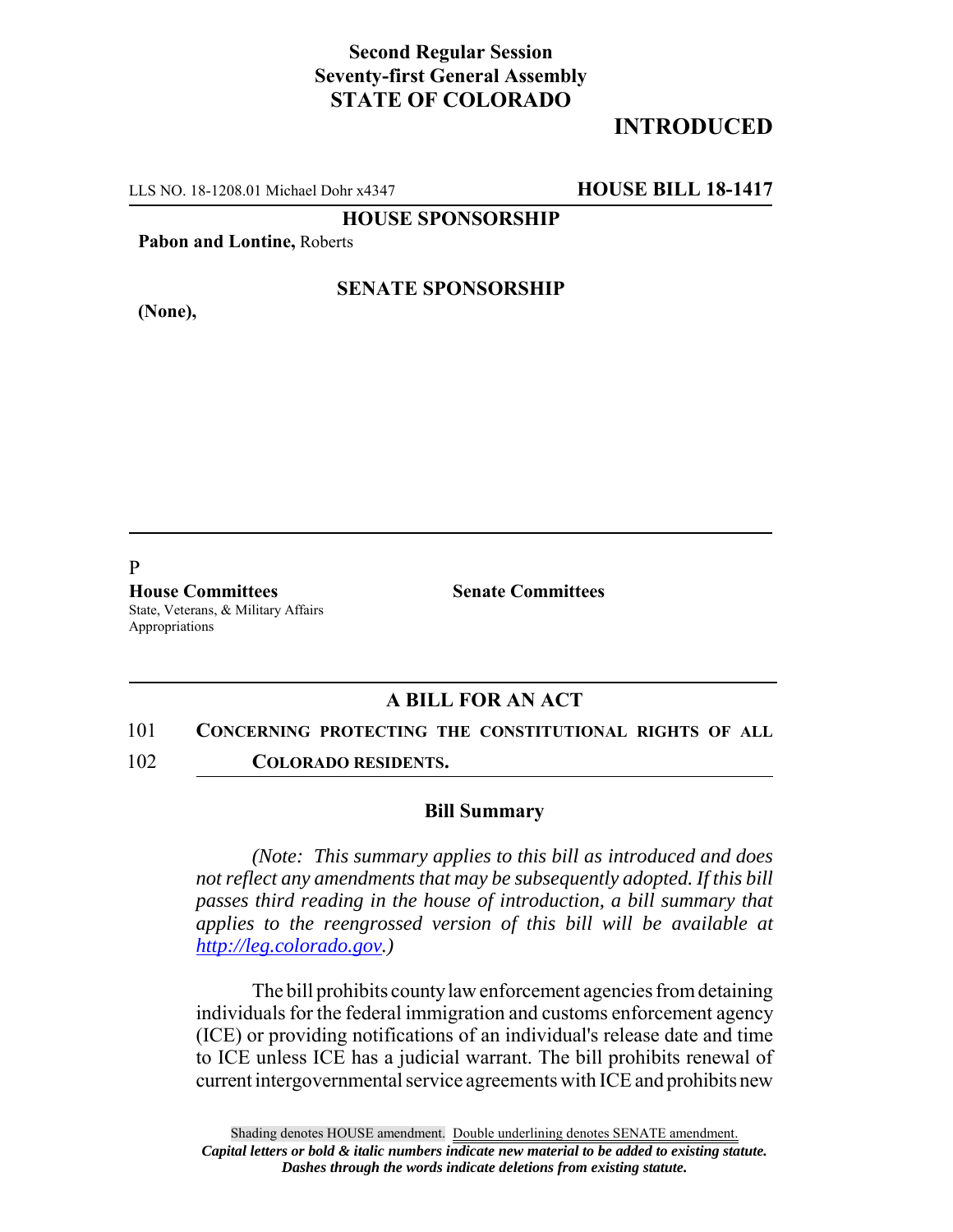agreements. The bill requires local law enforcement officers to administer an advisement of rights to an individual prior to an ICE interview, informing the individual that he or she has the right to deny an ICE interview request and that he or she can exercise his or her constitutional rights.

The bill requires the department of human services to develop and publish model policies to ensure that public schools, state-funded colleges and universities, public libraries, public health facilities, shelters, courthouses, probation offices, and entities providing criminal court-ordered classes, treatment, and appointments are places that are accessible to all residents regardless of immigration status. All public schools, state-funded colleges and universities, public libraries, public health facilities, shelters, and courthouses shall adopt the policies or equivalent policies. Probation offices and entities providing criminal court-ordered classes, treatment, and appointments may adopt the policies or equivalent policies.

| $\mathbf{1}$   | Be it enacted by the General Assembly of the State of Colorado:        |
|----------------|------------------------------------------------------------------------|
| $\overline{2}$ | <b>SECTION 1.</b> In Colorado Revised Statutes, add part 21 to article |
| 3              | 33.5 of title 24 as follows:                                           |
| $\overline{4}$ | PART <sub>21</sub>                                                     |
| 5              | CONSTITUTIONAL PROTECTIONS                                             |
| 6              | <b>FOR ALL COLORADANS</b>                                              |
| $\overline{7}$ | 24-33.5-2101. Short title. THE SHORT TITLE OF THIS PART 21 IS          |
| 8              | "VIRGINIA'S LAW".                                                      |
| 9              | 24-33.5-2102. Responding to federal immigration requests.              |
| 10             | (1)<br>COUNTY LAW ENFORCEMENT AGENCIES, INCLUDING SHERIFF'S            |
| 11             | OFFICES, SHALL NOT:                                                    |
| 12             | (a) RESPOND TO REQUESTS FROM THE FEDERAL IMMIGRATION AND               |
| 13             | CUSTOMS ENFORCEMENT AGENCY TO HOLD, HOUSE, TRANSFER, OR                |
| 14             | PROVIDE NOTIFICATION OF THE RELEASE DATE AND TIME OF AN                |
| 15             | INDIVIDUAL IN LOCAL CUSTODY, UNLESS THE FEDERAL IMMIGRATION AND        |
|                |                                                                        |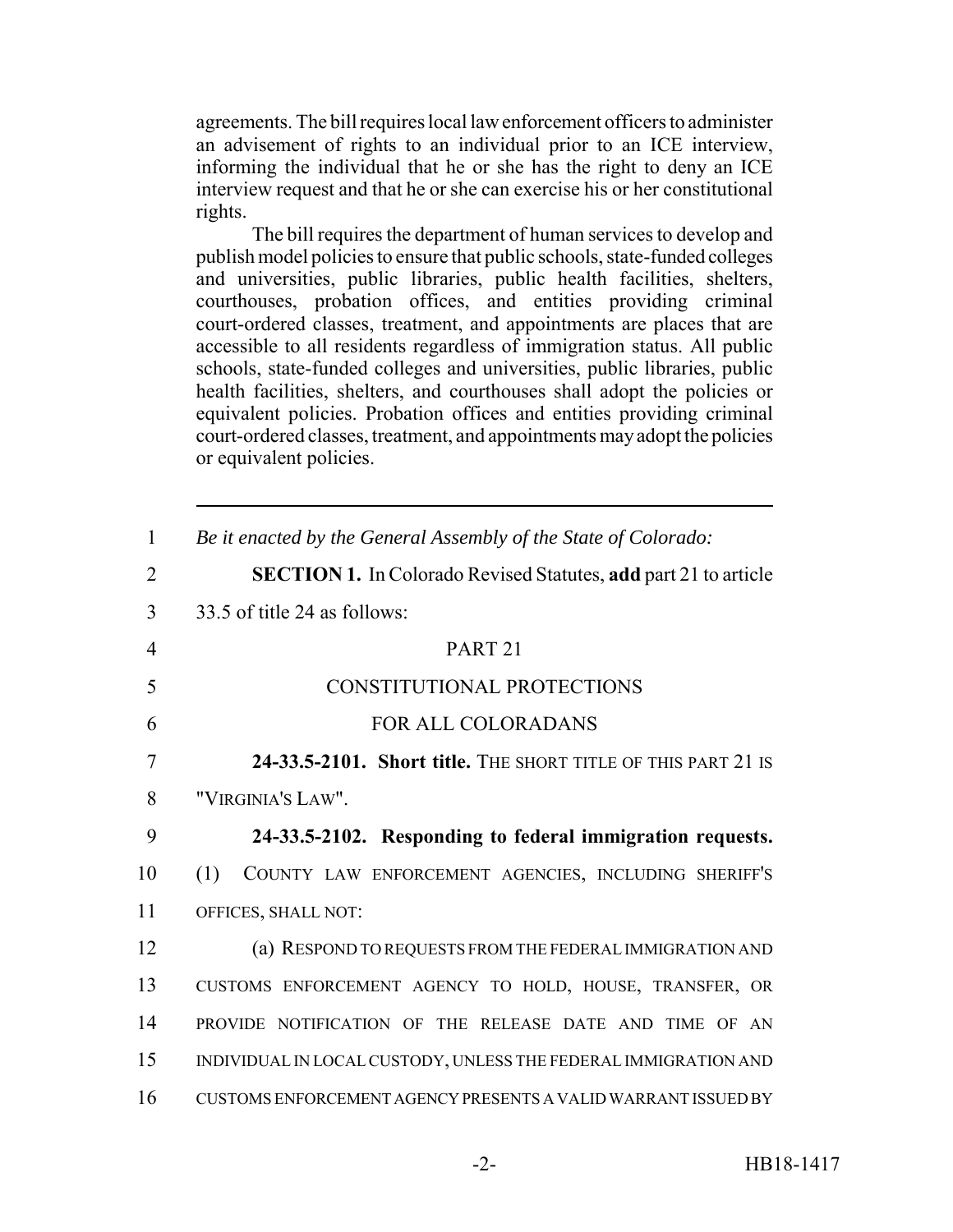A FEDERAL JUDGE OR A FEDERAL MAGISTRATE, INCLUDING BUT NOT LIMITED TO A REQUEST TO HOLD, HOUSE, TRANSFER, OR PROVIDE NOTIFICATION ISSUED PURSUANT TO 8 CFR 236 OR 8 CFR 287 BASED ON THE FOLLOWING FEDERAL DEPARTMENT OF HOMELAND SECURITY FORM: (I) ALL I-247 FORMS REQUESTING LAW ENFORCEMENT AGENCY ACTION;

(II) I-200 WARRANT FOR ARREST OF ALIEN;

(III) I-203 ORDER TO DETAIN OR RELEASE ALIEN; OR

(IV) I-205 WARRANT OF REMOVAL/DEPORTATION; AND

 (b) RESPOND TO REQUESTS FROM THE FEDERAL IMMIGRATION AND CUSTOMS ENFORCEMENT AGENCY FOR NONPUBLICLY AVAILABLE PERSONAL INFORMATION ABOUT AN INDIVIDUAL, INCLUDING BUT NOT LIMITED TO INFORMATION ABOUT THE INDIVIDUAL'S RELEASE DATE AND TIME OF RELEASE, HOME ADDRESS, WORK ADDRESS, PROBATION MEETING DATE AND TIME, COMMUNITY CORRECTIONS MEETING DATE AND TIME, THE INDIVIDUAL'S MEETING DATE AND TIME FOR CRIMINAL COURT-ORDERED CLASSES, TREATMENT, AND APPOINTMENTS, OR INFORMATION RELATED TO WORK RELEASE PROGRAMS UNLESS THE FEDERAL IMMIGRATION AND CUSTOMS ENFORCEMENT AGENCY PRESENTS A VALID WARRANT OR SUBPOENA ISSUED BY A FEDERAL JUDGE OR A FEDERAL MAGISTRATE. NONPUBLICLY AVAILABLE PERSONAL INFORMATION, INCLUDES, BUT IS NOT 22 LIMITED TO, RESPONDING TO A REQUEST ISSUED PURSUANT TO 8 CFR 236 OR 8 CFR 287 BASED ON THE FOLLOWING FEDERAL DEPARTMENT OF HOMELAND SECURITY FORM:

 (I) ALL I-247 FORMS REQUESTING LAW ENFORCEMENT AGENCY ACTION;

(II) I-200 WARRANT FOR ARREST OF ALIEN;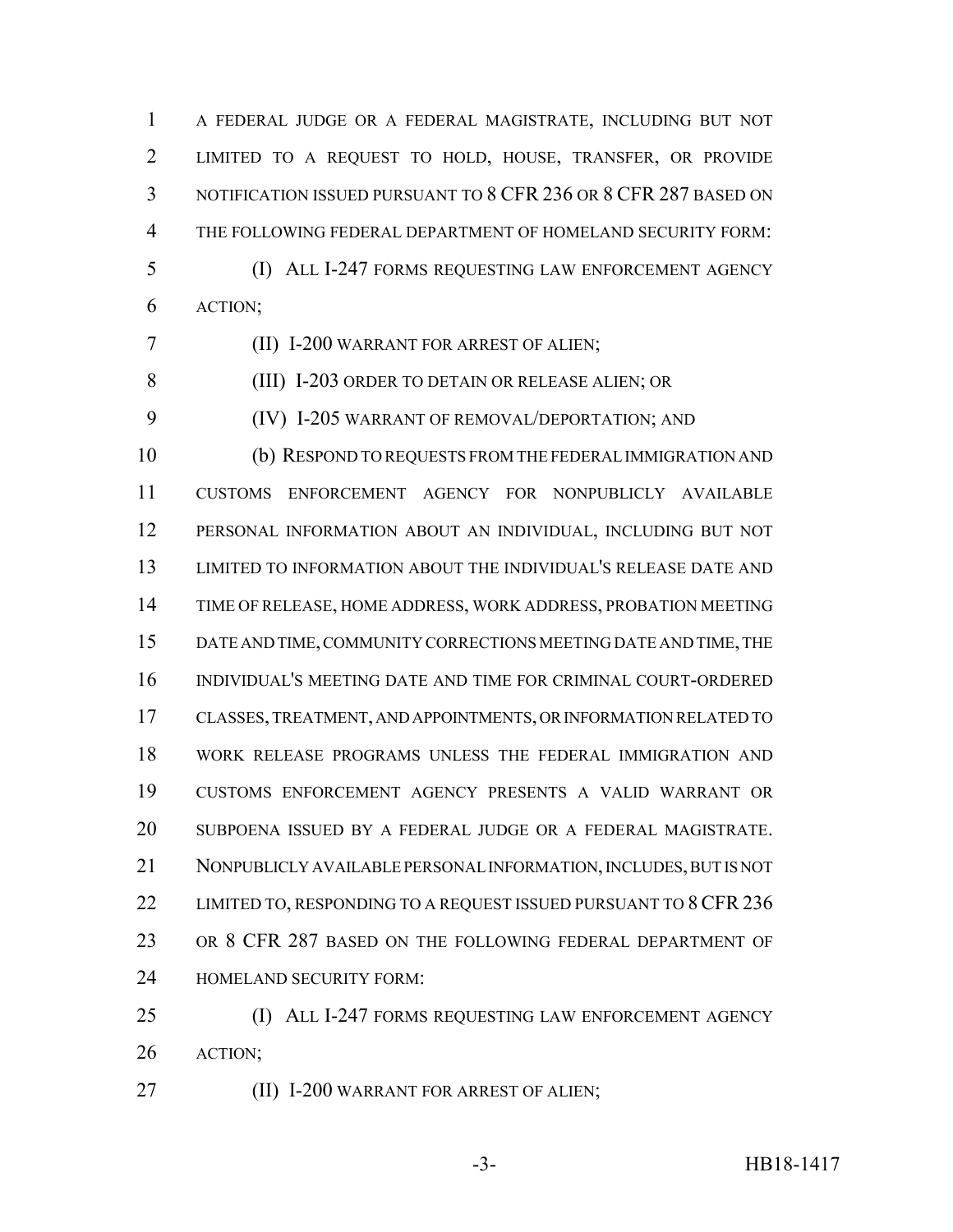(III) I-203 ORDER TO DETAIN OR RELEASE ALIEN; OR

(IV) I-205 WARRANT OF REMOVAL/DEPORTATION.

 **24-33.5-2103. Detention contracts with the federal immigration and customs enforcement agency.** (1) A CITY, COUNTY, OR LOCAL LAW ENFORCEMENT AGENCY SHALL NOT RENEW AN EXISTING CONTRACT WITH THE FEDERAL GOVERNMENT, A PRIVATE CORPORATION, A CONTRACTOR, OR A VENDOR TO HOUSE OR DETAIN NONCITIZENS FOR PURPOSES OF CIVIL IMMIGRATION CUSTODY.THESE CONTRACTS INCLUDE, BUT ARE NOT LIMITED TO, INTERGOVERNMENTAL SERVICE AGREEMENTS AND BASIC ORDERING AGREEMENTS UNDER 48 CFR 16.703 TO HOUSE NONCITIZENS UNDER LOCAL CUSTODY.

 (2) A CITY, COUNTY, OR LOCAL LAW ENFORCEMENT AGENCY SHALL 13 NOT ENTER INTO A NEW CONTRACT WITH THE FEDERAL GOVERNMENT, A PRIVATE CORPORATION, A CONTRACTOR, OR A VENDOR TO HOUSE OR DETAIN NONCITIZENS FOR PURPOSES OF CIVIL IMMIGRATION CUSTODY. THESE CONTRACTS INCLUDE, BUT ARE NOT LIMITED TO, INTERGOVERNMENTAL SERVICE AGREEMENTS AND BASIC ORDERING AGREEMENTS UNDER 48 CFR 16.703 TO HOUSE NONCITIZENS UNDER LOCAL CUSTODY.

 **24-33.5-2104. Advisement of rights.** (1) UPON RECEIPT OF A REQUEST BY THE FEDERAL IMMIGRATION AND CUSTOMS ENFORCEMENT AGENCY TO INTERVIEW AN INDIVIDUAL, WHETHER BY PHONE OR IN PERSON, IN LOCAL LAW ENFORCEMENT CUSTODY, THE LAW ENFORCEMENT AGENCY SHALL AS PROMPTLY AS PRACTICABLE ADVISE THE INDIVIDUAL WHO IS THE SUBJECT OF THE INTERVIEW REQUEST THAT THE FEDERAL IMMIGRATION AND CUSTOMS ENFORCEMENT AGENCY HAS REQUESTED AN INTERVIEW AND PROVIDE THE ADVISEMENT OF RIGHTS DESCRIBED IN THIS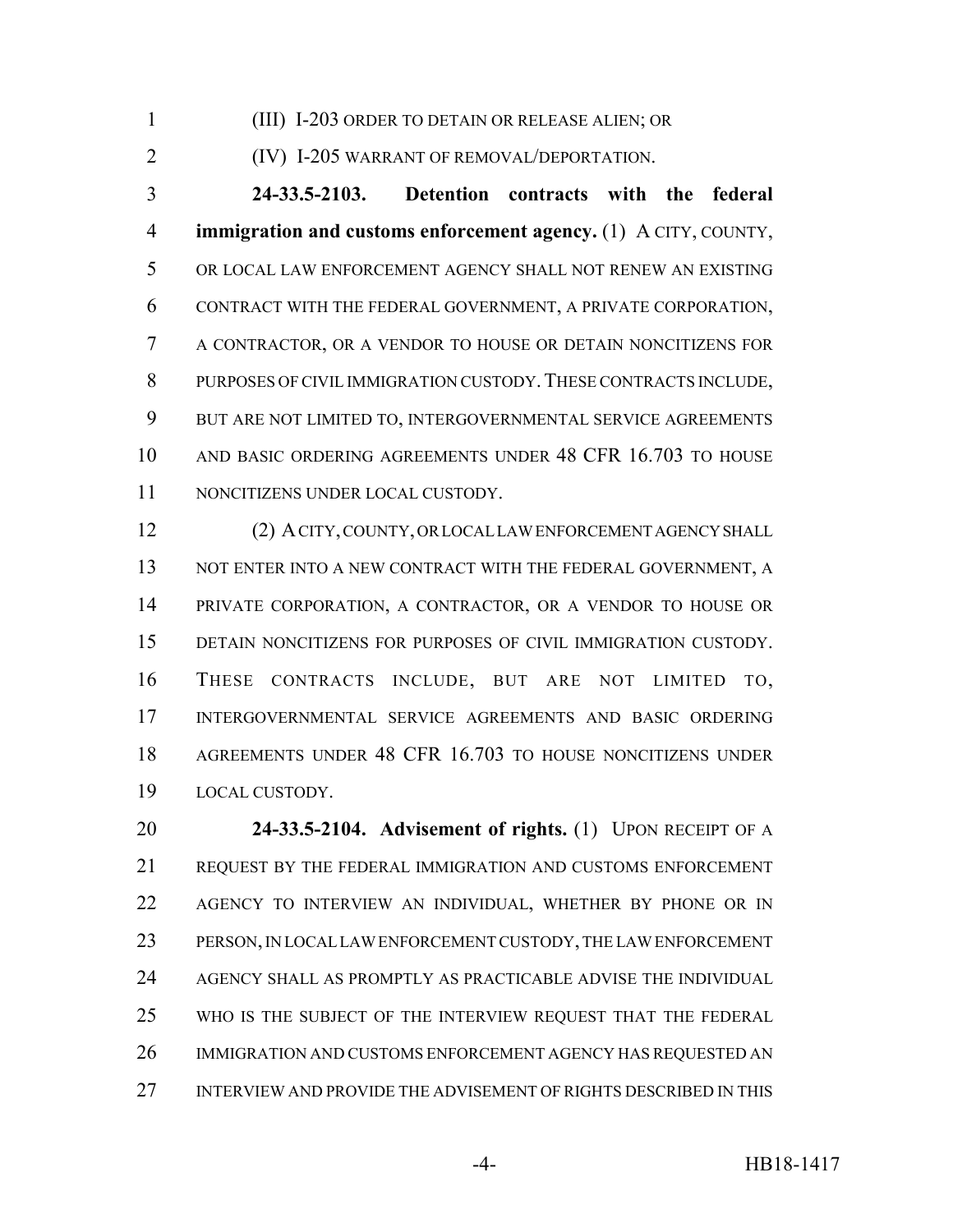1 SUBSECTION (1) TO THE INDIVIDUAL. THE ADVISEMENT OF RIGHTS TO THE INDIVIDUAL MUST BE IN WRITING IN THE INDIVIDUAL'S LANGUAGE OF CHOICE. THE ADVISEMENT OF RIGHTS FORM MUST BE AVAILABLE IN ENGLISH, SPANISH, CHINESE, VIETNAMESE, KOREAN, AND AMHARIC. IF THE INDIVIDUAL DOES NOT SPEAK OR READ ONE OF THESE LANGUAGES, THE LAW ENFORCEMENT AGENCY SHALL USE A PROFESSIONAL TRANSLATION SERVICE TO READ THE FORM TO THE INDIVIDUAL. THE WRITTEN ADVISEMENT OF RIGHTS FORM, AT A MINIMUM, SHALL ADVISE THE INDIVIDUAL THAT:

 (a) THE INDIVIDUAL ENJOYS CERTAIN LEGAL RIGHTS IF CONTACTED BY THE FEDERAL IMMIGRATION AND CUSTOMS ENFORCEMENT AGENCY 12 WHILE IN CUSTODY OR AFTER HAVING BEEN RELEASED FROM CUSTODY, 13 INCLUDING BUT NOT LIMITED TO:

 (I) THE RIGHT TO REFUSE TO SPEAK TO THE FEDERAL IMMIGRATION AND CUSTOMS ENFORCEMENT AGENCY AND THE RIGHT TO REMAIN SILENT; AND

 (II) THE RIGHT TO SPEAK TO AN ATTORNEY BEFORE SPEAKING TO 18 THE FEDERAL IMMIGRATION AND CUSTOMS ENFORCEMENT AGENCY;

 (b) ANYTHING THE INDIVIDUAL SAYS MAY BE USED AGAINST HIM OR HER IN FEDERAL IMMIGRATION COURT OR IN ANY OTHER COURT OF LAW; AND

**(c)** SILENCE DOES NOT CONSTITUTE A WAIVER OF THE RIGHTS 23 DESCRIBED IN THE FORM.

24 (2) IF THE INDIVIDUAL CONSENTS TO AN INTERVIEW WITH THE FEDERAL IMMIGRATION AND CUSTOMS ENFORCEMENT AGENCY, THE INDIVIDUAL MUST AFFIRM THE CONSENT QUESTION ON THE ADVISEMENT OF RIGHTS FORM AND THE INDIVIDUAL MUST SIGN THE FORM.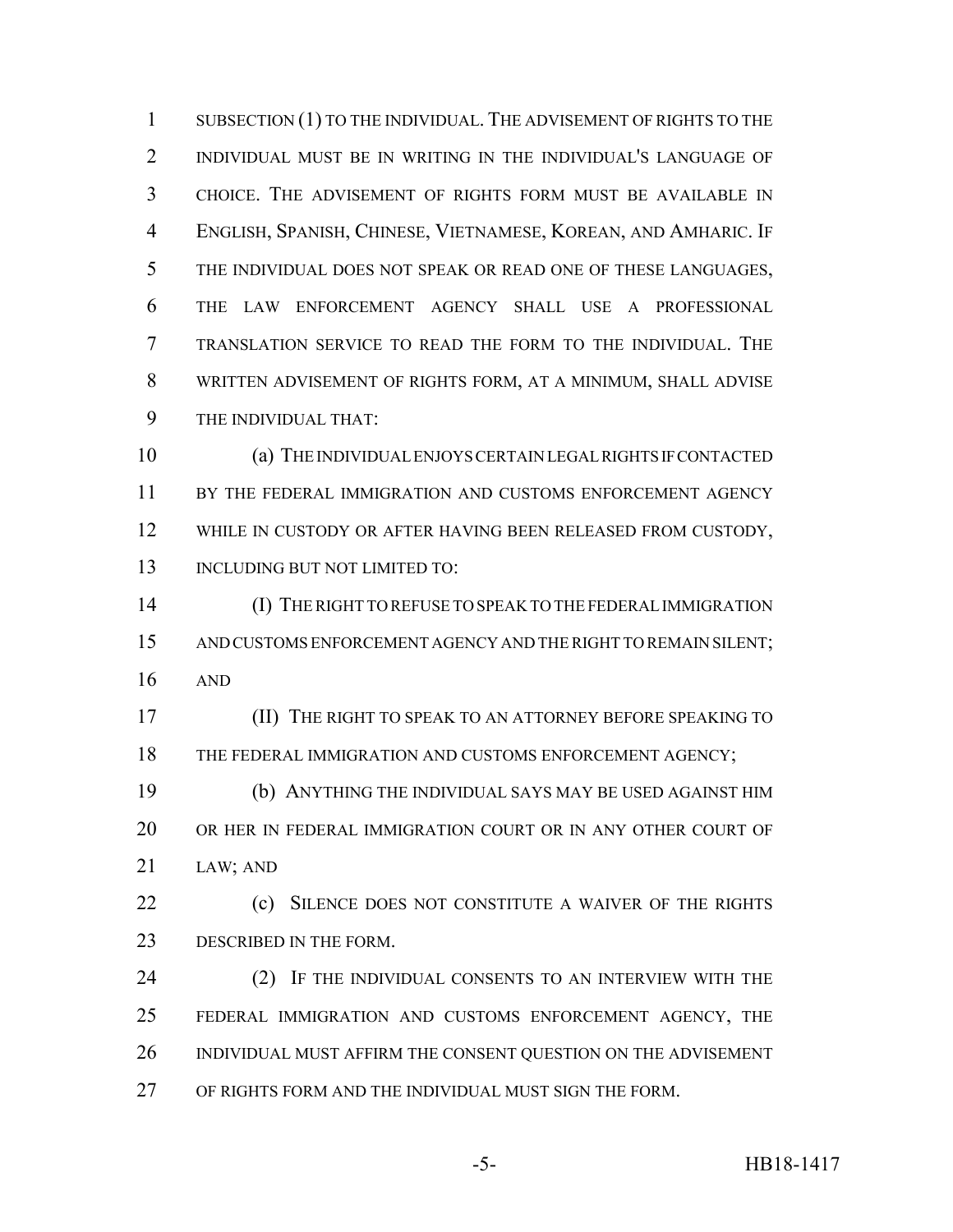(3) EVERY INDIVIDUAL WHO RECEIVES A REQUEST TO HOLD, HOUSE, OR TRANSFER FROM THE FEDERAL IMMIGRATION AND CUSTOMS ENFORCEMENT AGENCY SHALL BE PROVIDED THE WRITTEN ADVISEMENT OF RIGHTS AGAIN WHEN THE INDIVIDUAL IS RELEASED FROM JAIL, INCLUDING BUT NOT LIMITED TO NOTIFICATION ISSUED PURSUANT TO 8 CFR236 OR 8CFR287 BASED ON THE FOLLOWING FEDERAL DEPARTMENT OF HOMELAND SECURITY FORM:

8 (a) ALL I-247 FORMS REQUESTING LAW ENFORCEMENT AGENCY ACTION;

(b) I-200 WARRANT FOR ARREST OF ALIEN;

(c) I-203 ORDER TO DETAIN OR RELEASE ALIEN; OR

12 (d) I-205 WARRANT OF REMOVAL/DEPORTATION.

 **SECTION 2.** In Colorado Revised Statutes, **add** 26-1-141 as follows:

 **26-1-141. Safe spaces for noncitizens - policy.** (1) THE STATE DEPARTMENT, IN CONSULTATION WITH THE APPROPRIATE STAKEHOLDERS, 17 SHALL DEVELOP AND PUBLISH BY JUNE 1, 2019, MODEL POLICIES FOR THE PREMISES OF PUBLIC SCHOOLS, STATE-FUNDED COLLEGES AND UNIVERSITIES, PUBLIC LIBRARIES, PUBLIC HEALTH FACILITIES, SHELTERS, COURTHOUSES, PROBATION OFFICES, AND ENTITIES PROVIDING CRIMINAL COURT-ORDERED CLASSES, TREATMENT, AND APPOINTMENTS, TO ENSURE THAT THESE SPACES REMAIN SAFE AND ACCESSIBLE TO ALL COLORADO RESIDENTS, REGARDLESS OF IMMIGRATION STATUS. THE POLICIES MUST LIMIT IMMIGRATION ENFORCEMENT ON THOSE PREMISES AND LIMIT ASSISTANCE WITH IMMIGRATION ENFORCEMENT TO THE GREATEST EXTENT POSSIBLE CONSISTENT WITH FEDERAL AND STATE LAW, INCLUDING REQUIRING A VALID WARRANT ISSUED BY A FEDERAL JUDGE OR